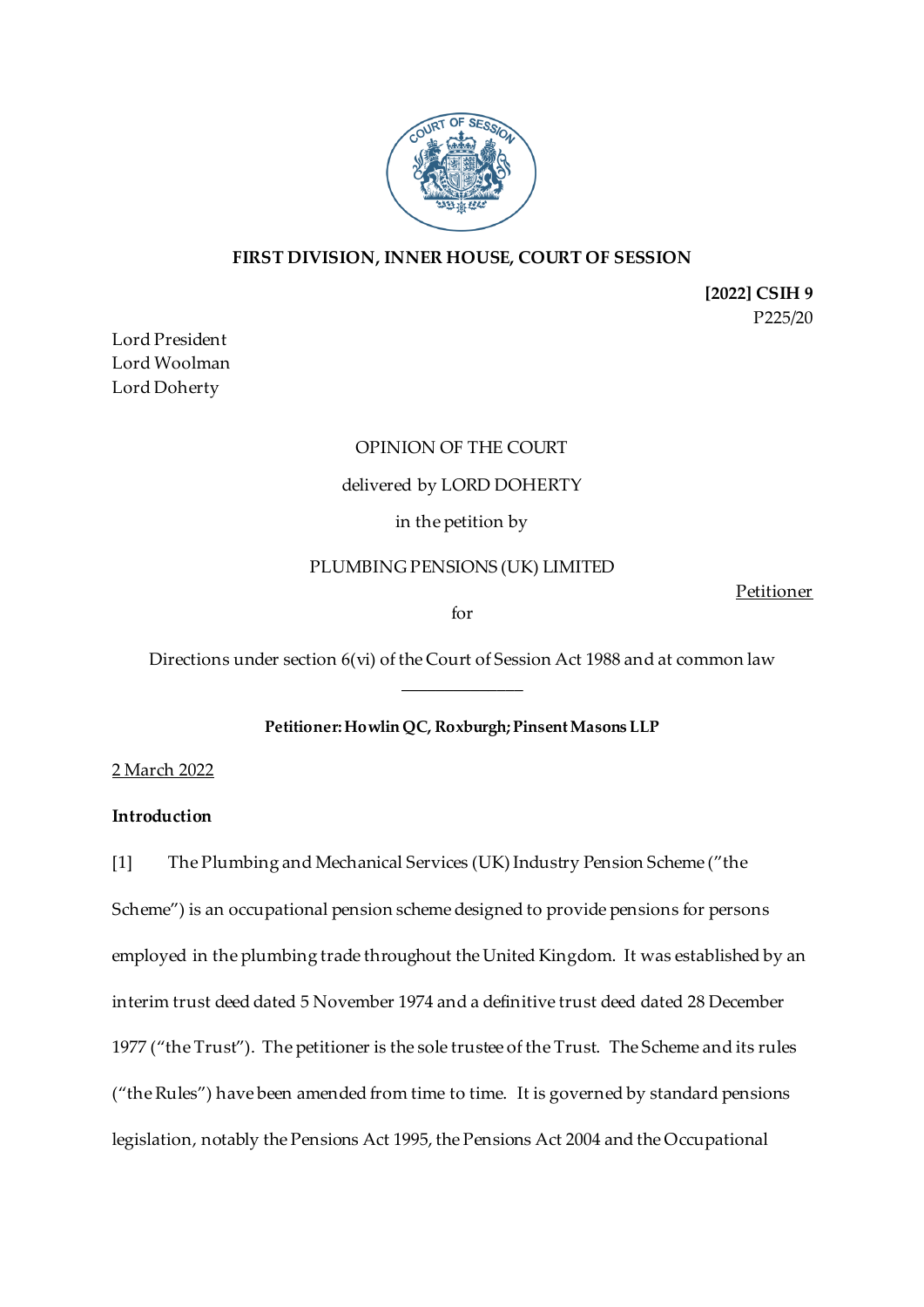Pension Schemes (Employer Debt) Regulations 2005 (SI No 678). The administration of the Scheme is carried out by Plumbing Pensions (UK) Administration Ltd ("PPA"), but the petitioner as trustee controls that administration. The Scheme is a defined benefit multiemployer non-segregated occupational pension scheme. It began operating in 1975. It was set up by two trade organisations involved in the plumbing industry (the Scottish  $\&$ Northern Ireland Plumbing and Employers' Federation ("SNIPEF)" and the National Association of Plumbing, Heating and Mechanical Services ("the Association")) and by the Electrical Electronic Telecommunication & Plumbing Union (now Unite the Union ("the Union")) with a view to providing pensions for the employees of members of SNIPEF and the Association. It was designed to allow employees moving between participating employers to have continuous pension accrual (in popular parlance, a portable pension). The petitioner has been the sole trustee of the Scheme since its inception. It has received no remuneration.

[2] The Scheme was closed to new members and to the accrual of future benefits with effect from June 2019, and the longer term business plan is expected to lead to the eventual closure and winding up of the scheme. As of November 2020 the Scheme was one of the largest industry-wide defined benefit schemes in the United Kingdom, with assets of approximately £2.3 billion, 350 participating employers, and approximately 34,000 members (21,000 having deferred benefits and 13,000 receiving pensions).

[3] The petition seeks an order from the court giving directions to the petitioner. The primary question is whether the petitioner is entitled to have recourse to the indemnity set out in the Rules in order to discharge sums which may be or become due by it in respect of the expenses of litigation incurred by the petitioner or by PPA, or any sums awarded against the petitioner or PPA, in respect of liabilities arising in connection with debts due by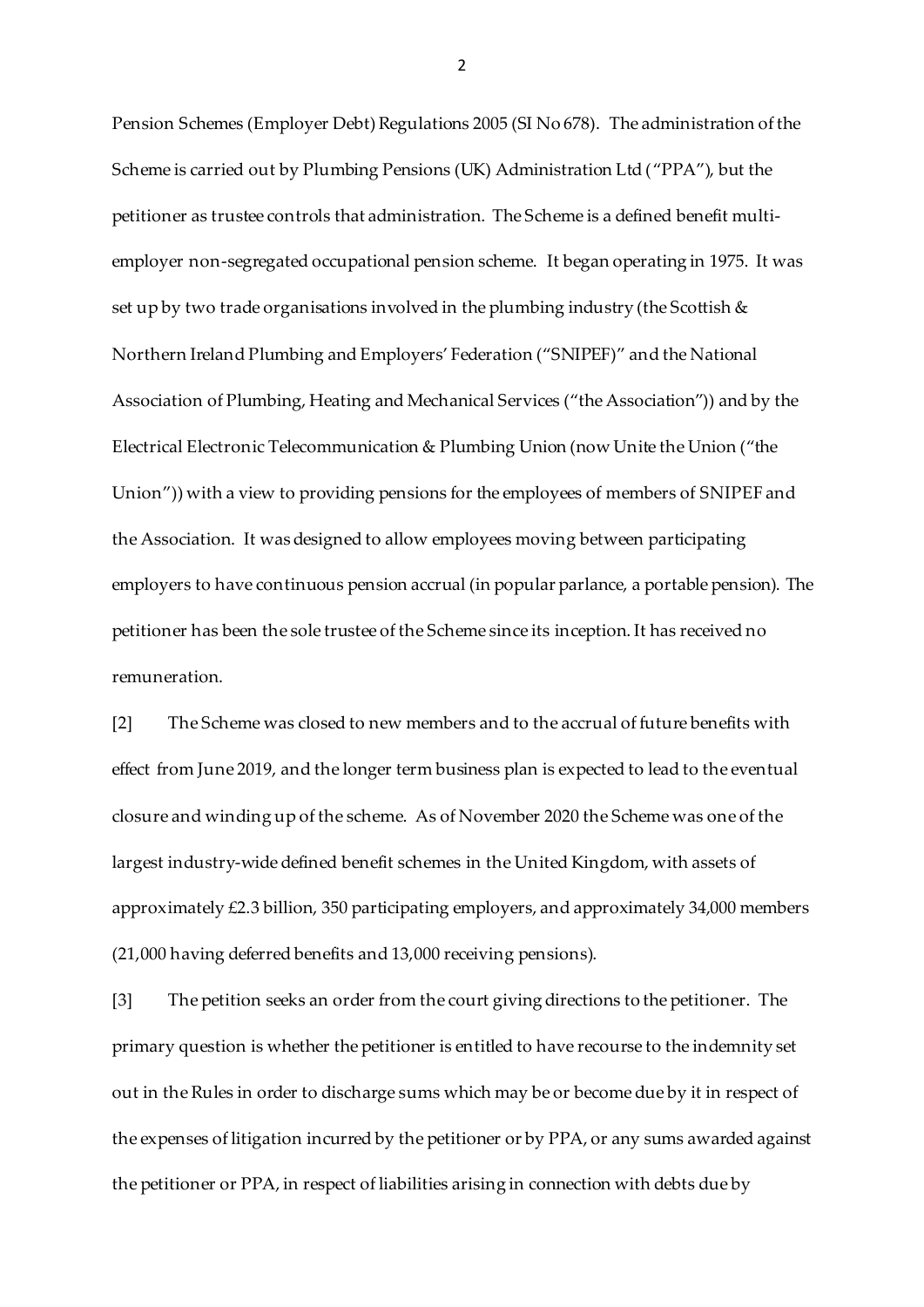employers in terms of section 75 of the Pensions Act 1995 (as amended) and the related regulations ("section 75 debts").

[4] Prior to a hearing on the summar roll the petitioner lodged detailed written submissions along with a substantial number of productions. At the summar roll hearing on 23 July 2021 senior counsel for the petitioner made oral submissions. After the hearing senior and junior counsel intimated further written submissions, which the court also considered. We shall refer to some of those submissions later.

[5] On 9 September 2021 the court accepted that the petition is competent but refused *in hoc statu* to give the directions sought. It explained why in a Note of the same date. Without the benefit of a contradictor or some independent input, the court had reservations as to whether it could be entirely confident that the information provided to it was a full and objective picture. Arguably, there might be a conflict of interest between the petitioner's interests in establishing that it was not guilty of wilful wrongdoing or gross negligence, and its duty, as trustee, to preserve the trust assets and to act in the interests of the Scheme. The court observed that a new trustee would not have any such conflict of interest. It could carry out such further investigations as it saw fit in order to ascertain whether the material produced to the court to date accurately and completely reflects the true position. It would be entitled to be indemnified from the Scheme for the expenses of litigation and any awards of damages. It could litigate free from concerns over whether it might not be indemnified. Nevertheless, in paragraph [17] of the Note the court noted:

" $[17]$  The court appreciates that the appointment of a new trustee may not be straightforward. It may be that an alternative would be for the court to appoint a reporter to investigate the matter and to report. The comparative expense and convenience of such a course is for the petitioner to assess. In the absence of any submissions, the court will make no further observation on that possibility at present."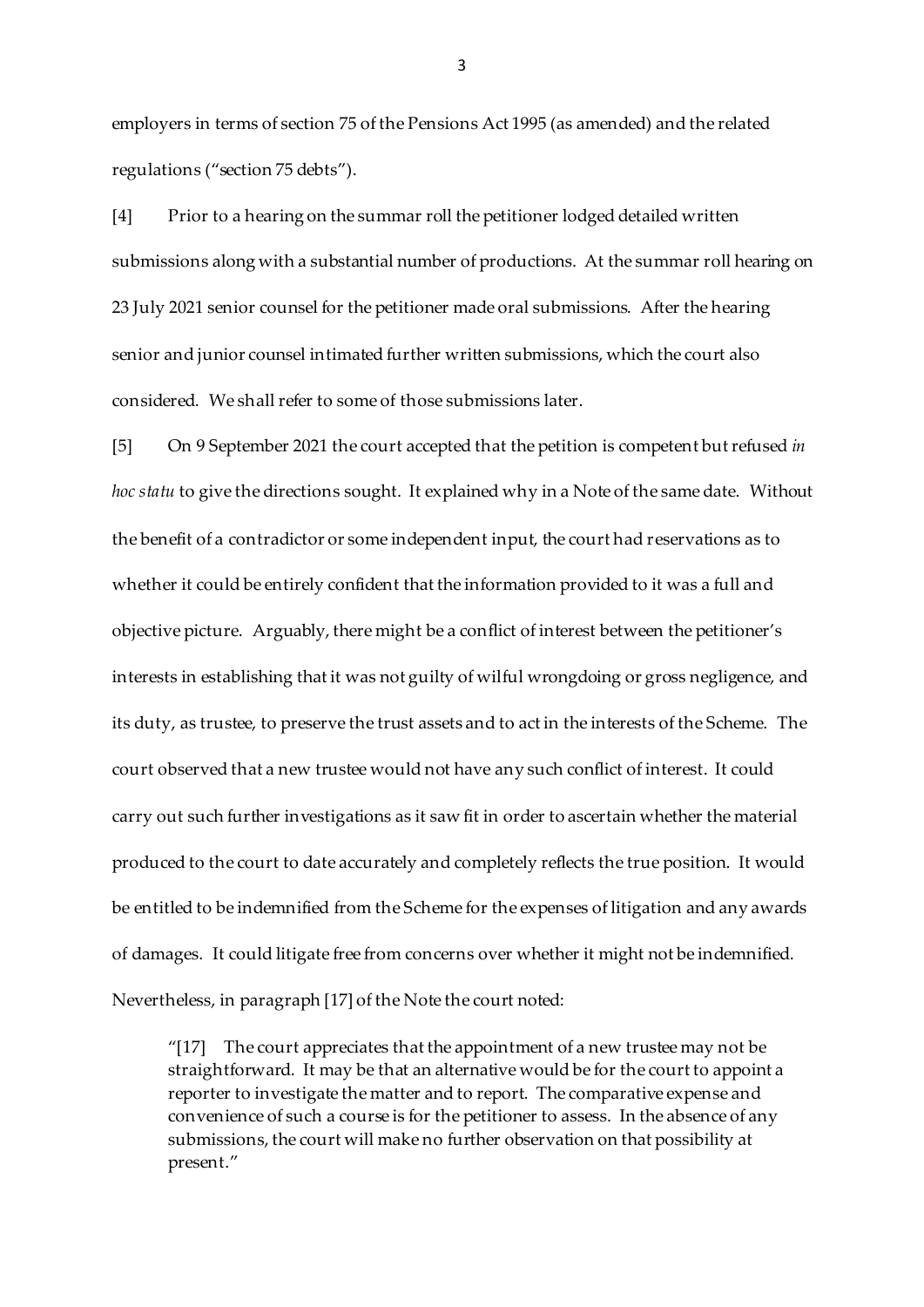[6] On 17 November 2021, on the petitioner's motion the court remitted the petition to a reporter (Lord Drummond Young) to investigate and report on whether the material produced to the court to date accurately and completely reflects the true position in relation to (a) the matters set out in the petition; (b) the question of whether the petitioner's conduct amounts to wilful wrongdoing, or is such as to deprive it of the entitlement to have recourse to the indemnity under rule 22.2; and (c) any other matters which the reporter considered pertinent to the directions sought in the petition.

[7] The reporter has now submitted a clear and comprehensive report. He was provided with (i) all of the bundles, containing the pleadings, evidence and authorities, lodged with the court; (ii) copies of senior counsel's written submissions and supplementary submissions; and (iii) the Note issued by the court on 9 September 2021. The reporter met the current chairman of the petitioner (Mr Jonathan Bridger) and the chief executive and company secretary of the petitioner and of PPA (Ms Kathleen Yates) in order to obtain their comments on the issues raised in the petition. He is satisfied that he received all the information necessary to provide a full report dealing with the issues remitted to him.

#### **Legislative background**

[8] Historically, if a pension scheme was wound up or a participating employer became insolvent there was no statutory requirement on the employer or its insolvent estate to make good any deficiency in the assets of the scheme. From 1992 onwards this changed. Section 58B of the Social Security Pensions Act 1975 (as amended) provided that a debt became due by an employer if a pension scheme in which it participated was wound up, or if the employer was subject to liquidation or became bankrupt, and the scheme was in deficit. The Pensions Act 1995 comprehensively revised and consolidated the existing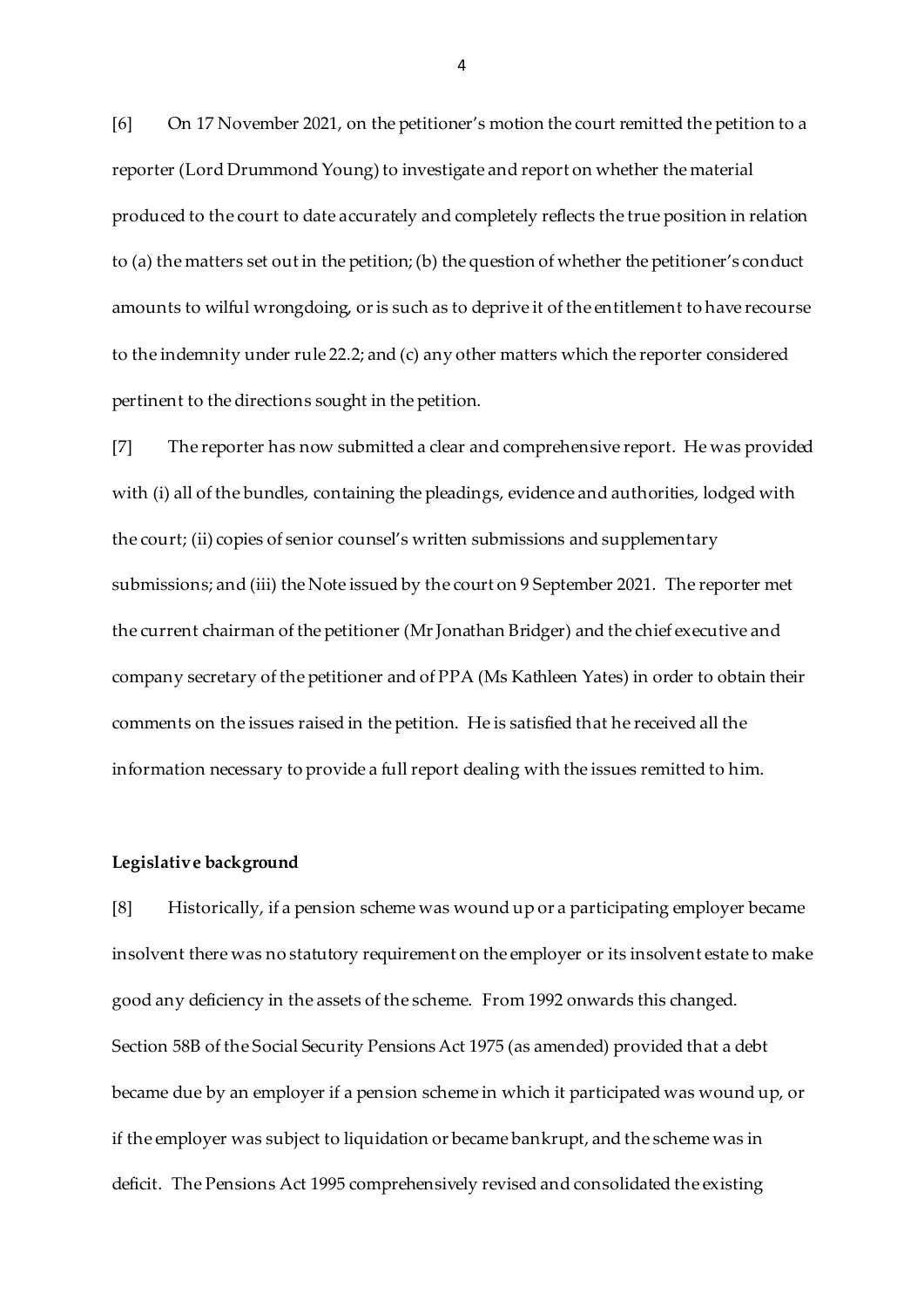legislation. Section 75 introduced what became known as the "Employer Debt" regime, under which an employer became liable in certain circumstances to pay a debt of a prescribed amount to any pension scheme in which it had participated. The amount paid in respect of such debts was originally calculated on the "minimum funding requirement" basis ("MFR"). That was based on expected returns from gilts in the case of pensioners and equities in the case of other members. However, in 2005 the method of calculation of section 75 debts was changed to the "buy-out" basis, which represents the costs of buying out the benefits with an insurance company. That was a radical shift. It placed a considerably higher value on pension liabilities than the MFR basis, because insurers normally "back" the liabilities that they insure with low-risk assets of long duration, and in addition must reserve additional cover to meet regulatory requirements and a required profit margin. In consequence section 75 debts could become payable in cases where both the scheme and the employer continued in existence and no insolvency event had occurred.

#### **Answers to the petition and claims against the petitioner**

[9] The petition is particularly concerned with the risk of litigation arising out of claims for section 75 debts by the Scheme against employers. Answers to the petition were lodged by the Plumbing Employers Action Group Ltd ("PEAG") and NG Bailey Ltd.

[10] PEAG was formed in 2016 as an action group. In its answers PEAG raised concerns about the petitioner's approach to compliance with section 75, and in particular with the manner in which that approach changed over time, and with what PEAG described as a poor governance structure and a failure to comply with the law.

[11] NG Bailey has been an employer member of the Scheme since September 2001. In its answers it contended that in failing to seek payment of section 75 debts the petitioner had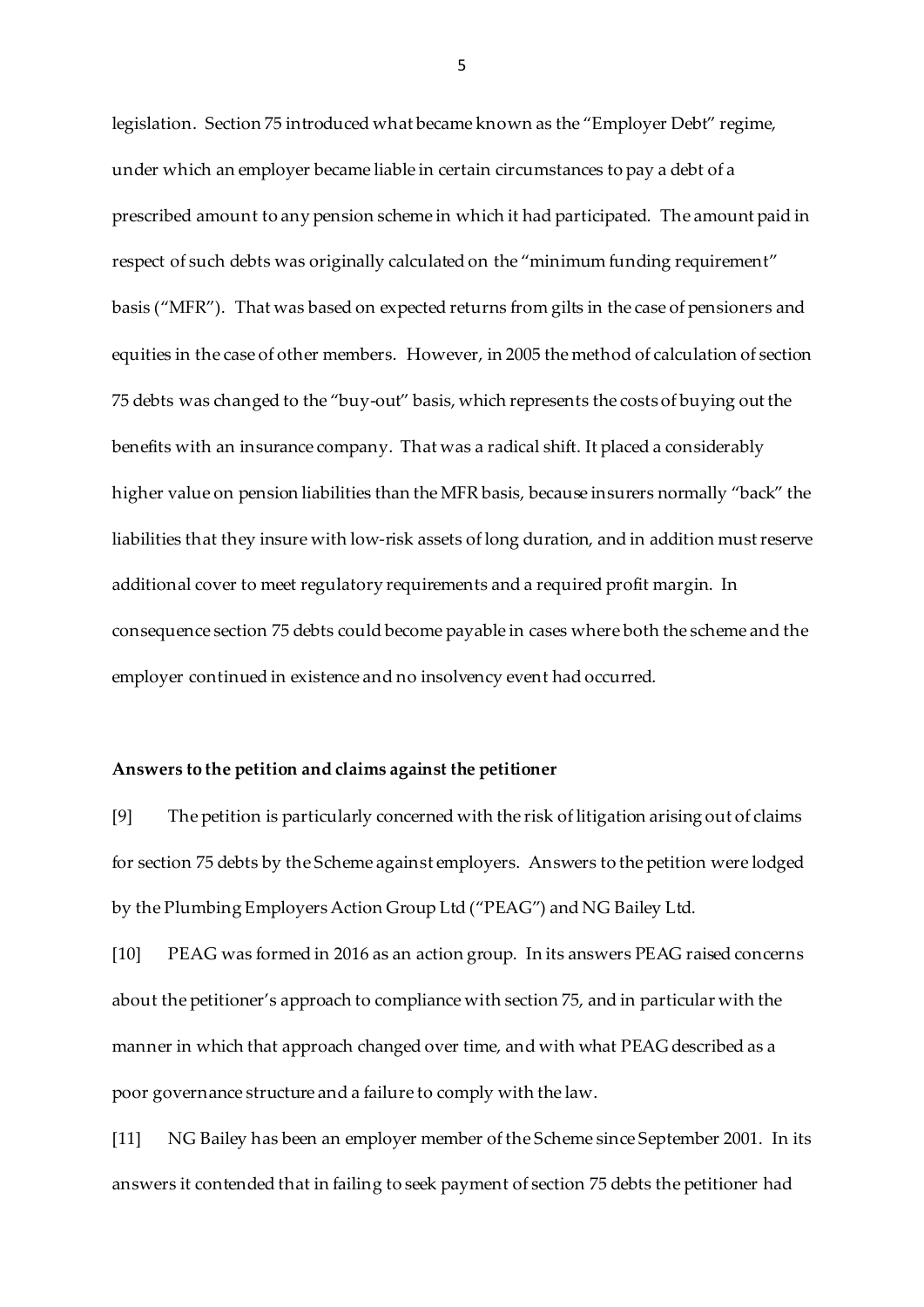breached the fiduciary duties incumbent upon it as trustee. It averred that the petitioner should either resign as trustee or explain what steps it intended to take to avoid any conflict of interest in taking action to remedy its breach of fiduciary duty. It also averred that the rule 22.2 indemnity did not extend to losses caused by the petitioner's breach of fiduciary duty or negligence.

[12] On 9 March 2021 the court granted NG Bailey's motion to withdraw its answers, and on 23 March 2021 the court granted a similar motion by PEAG.

[13] Proceedings in the Court of Session have been brought against the petitioner by two employers who were members of the Scheme. Both claims are made against the petitioner as an entity in its own right rather than as trustee of the Scheme.

[14] In the first action J Mills (Contractors) Ltd seeks (i) declarator that it entered into a valid Scheme Apportionment Arrangement with the petitioner on about 22 June 2010 in terms of which Mills' liability was limited to £1; (ii) reduction of a section 75 debt notice and an actuarial certificate dated 21 August 2019 issued to it by the petitioner (in terms of which the section 75 debt is said to be £851,800); and (iii) interdict against any attempt to enforce the section 75 debt notice.

[15] In the second action Kamco Ltd sues the petitioner and Mr Alan Pickering (a director and former chairman of the petitioner). Kamco seeks declarator that, in the event that it requires to pay a section 75 debt, the petitioner and Mr Pickering will be obliged to make payment to Kamco of a like amount by way of damages. It also seeks payment of £260,576, which is said to be the amount of the section 75 debt. It avers that the petitioner, acting through one of its officers, encouraged it to participate in the Scheme without advising it (a) that the petitioner had not taken appropriate steps to see that section 75 debts were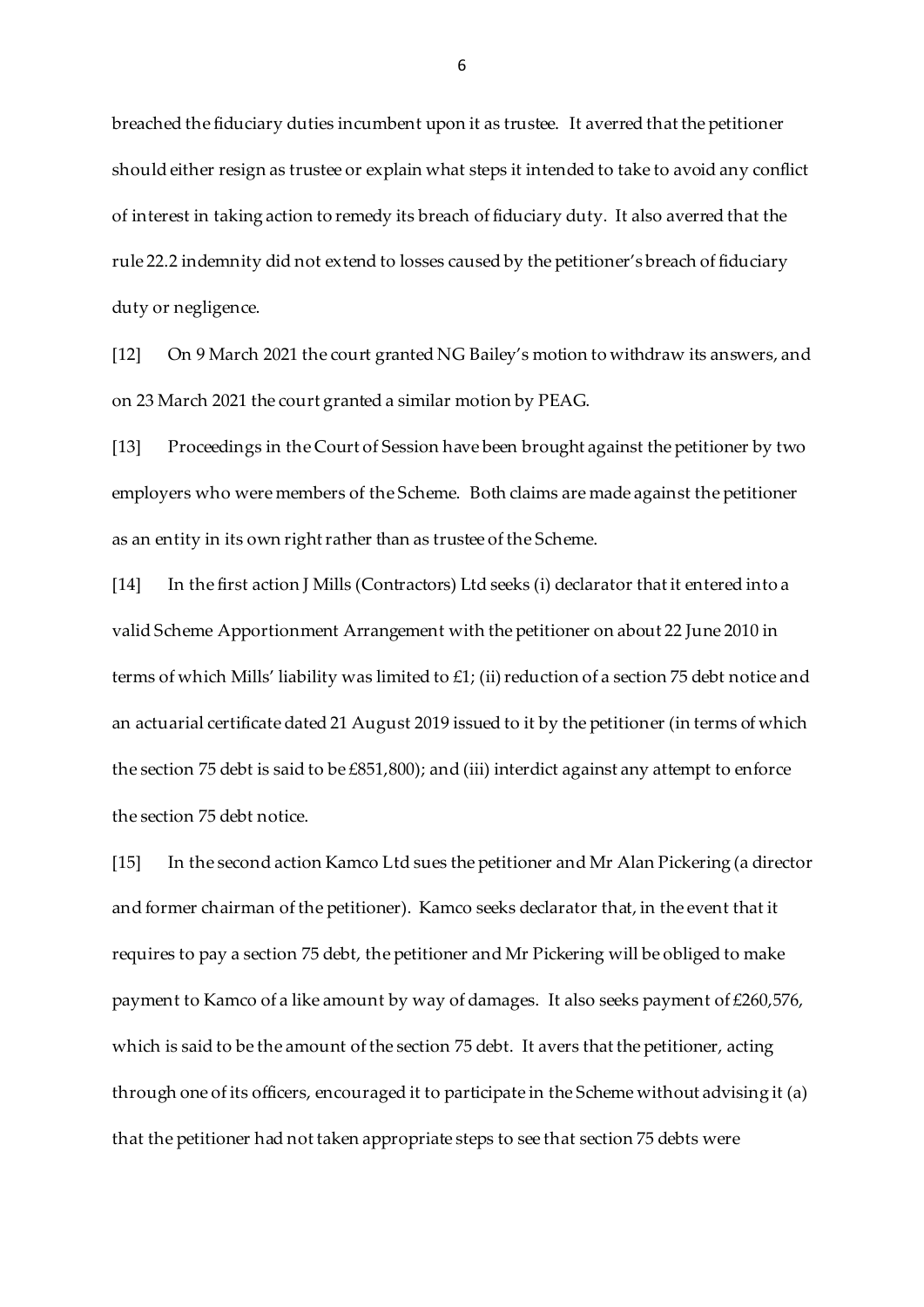collected, and (b) that the extent of participating employers' section 75 liabilities was then unknown. It avers that that was a wilful failure by the petitioner.

[16] In view of the formation of the action group and correspondence received by the petitioner, it considers it likely that further employers may raise similar actions.

[17] The criticisms made by employers fall into four broad categories. First, PPA gave incorrect advice that employers exiting the scheme had no liability for section 75 debts beyond the sum of £1.00 apportioned to them under rule 28.1 (discussed below). Second, between 2010 and 2016 PPA gave erroneous advice that incorporation of an employer would not trigger section 75 debts. Third there was the potential for conflicts of interest arising because the same persons were directors of the petitioner and of the PPA. Fourth the delay in issuing the section 75 debt notices. Prescription issues have also been canvassed, both in relation to the obligations of particular employers to pay section 75 debts and in respect of obligations which the petitioner might have to make reparation to particular employers.

# **Rule 22**

[18] Rule 22 of the Rules provides:

#### "22.2 Indemnity

The Trustee … will be indemnified against any expenses and liabilities which are incurred through acting as the trustee of the Scheme out of the Scheme's assets and will have a lien on the Scheme's assets for such indemnity. This indemnity does not apply to expenses and liabilities which are incurred through wilful wrongdoing or covered by insurance under Rule 22.4.

# 22.3 Limit on liability

The Trustee … will not be liable for any breach of trust other than a breach of trust knowingly and wilfully committed.

#### 22.4 Trustee insurance

… [T]he Trustee may … insure itself … against liability for breach of trust not involving wilful wrongdoing".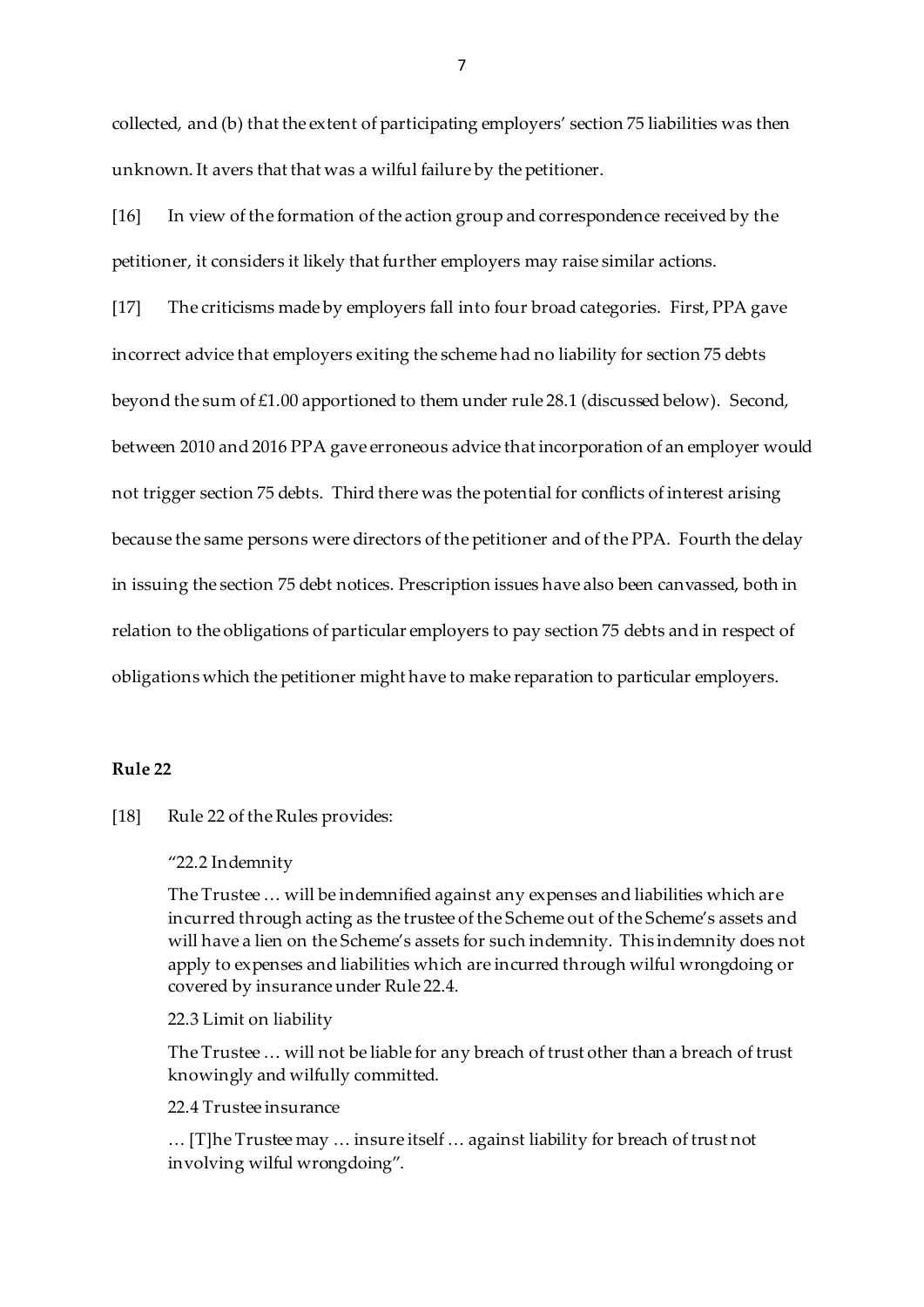## **The reporter's discussion of the applicable law**

[19] The reporter discusses the rule 22.2 indemnity and the rule 22.3 limitation of liability

### at paragraphs 76-77 and 79-82 of the report:

"76. …. According to their literal wording, the indemnity and limitation of liability are only excluded in cases involving wilful wrongdoing, or breaches of trust that are knowingly and wilfully committed. That wording suggests that before the indemnity or limitation can be held inapplicable there must be an intention on the part of the trustee to act wrongfully or in breach of trust. That would in my opinion clearly involve bad faith on the part of the trustee. In such a case the indemnity and limitation would certainly be excluded. … Bad faith clearly goes beyond the mere maladministration of the trust, even on a prolonged or systematic basis; it rather involves a total lack of concern by the trustee as to the trust's administration....

77. Nevertheless, rule 22.2 and rule 22.3 are subject to an important general rule of the Scots law of trusts. In Scots law, indemnity and immunity clauses contained in a trust deed are valid and enforceable in respect of ordinary breaches of trust, including negligent breaches of trust. They are not available, however, in respect of three categories of breach of trust: those that involve fraud or dishonesty; those where the trustees can be said to act in bad faith, and those involving gross negligence or *culpa lata*. It is accordingly essential, in considering the extent to which an indemnity or immunity clause or a clause limiting trustees' liability applies to a particular breach of trust, to determine whether that breach of trust falls into any of the three foregoing categories, fraud, bad faith and gross negligence, or whether it merely amounts to ordinary negligence. If the breach of trust falls into any of those three categories, the indemnity or other clause will be ineffective as a matter of law. For this purpose it is immaterial that the indemnity or immunity clause according to its terms relates only to wilful wrongdoing.

…

79. The most extensive recent discussion of the law relating to gross negligence and trustee immunity and indemnity clauses is found in the Scottish Law Commission's Report on Trust Law (Scot Law Com No 239) (August 2014) in the chapter on Breach of Trust, at paragraphs 12.23-12.54. In my opinion the law is accurately set out in that discussion. The exception for gross negligence is clearly established by a number of cases, notably *Seton* v *Dawson*, 1841, 4 D 310, at 316-317 per Lord Cockburn, *Knox* v *Mackinnon*, 1888, 15 R (HL) 83, at 86 per Lord Watson, *Raes* v *Meek*, 1889, at 16 R (HL) 31, at 35, per Lord Herschell, *Clarke* v *Clarke's Trustees*, 1925 SC 693, at 707 per LP Clyde, and *Lutea Trustees Ltd* v *Orbis Trustees Guernsey Ltd*, 1997 SC 255, at 264 per Lord McCluskey and at 268 per LJC Cullen. The exception for gross negligence has been the subject of criticism by English judges, in cases which are referred to in the Report on Trust Law at paragraphs 12.24 and 12.25. In my opinion that criticism is misplaced, for the reasons discussed at paragraphs 12.26-12.29 of the Report. The essence of the gross negligence exception is perhaps this, that is a person accepts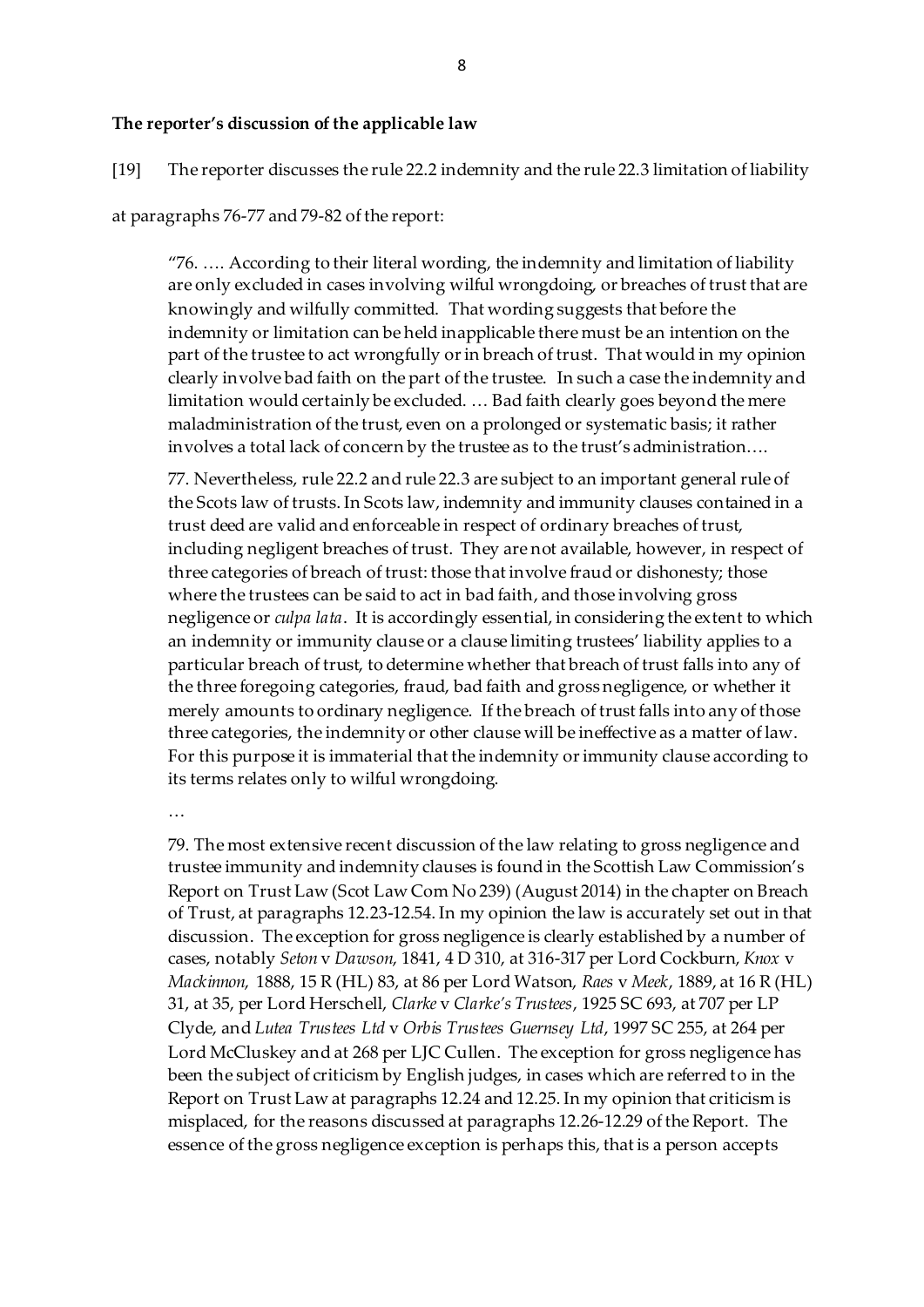office as a trustee, no clause in the trust deed can permit him to ignore his basic duties in that office.

80. It is important in my opinion to have regard to the fundamental rationale for the exception for gross negligence. In the present case counsel for the petitioner, in his written submissions, emphasises the fact that gross negligence is equiparated with fraud, and he therefore submits that something akin to fraud is required before negligence can be said to be "gross". It is quite correct that the consequences of gross negligence and those of fraud are equiparated: an immunity or indemnity clause is invalidated, which may of course have a disastrous financial impact on the trustee. I am nevertheless of opinion that it is the consequences that are equiparated, not the concepts themselves. Negligence, even gross, is not the same as fraud. Nevertheless, the fact that the consequences are equiparated does emphasise the very serious nature of the conduct that is required before negligence could be considered gross. This point is I think important; it indicates that negligence in looking after the affairs of a trust, even repeated negligence, should not lightly be held to be gross negligence.

81. The proper rationale of the exception for gross negligence is in my view set out at paragraph 12.30 of the Report on Trust Law: "[P]roviding immunity against gross negligence is fundamentally at variance with the concept of trust. A trustee is appointed to take a responsible attitude towards the assets under his or her charge, and to permit the trustee immunity from serious lack of attention to the affairs of the trust or serious mismanagement of its affairs appears… to negative that fundamental aspect of the position.… The present objection goes to the very essence of trusteeship, and seems to us to be so fundamental that exclusion of liability for gross negligence, and obviously fraud, cannot be permitted". I would draw attention in particular to three aspects of this statement of the law. First, gross negligence involves a fundamental disregard for the duties of the office of trustee; that is what is at variance with the concept of trust. Secondly, the exception for gross negligence relates to serious lack of attention to the affairs of the trust or serious mismanagement of its affairs; a mere failure to deal with one particular problem does not normally fall within this category. Thirdly, the critical point is that, if conduct is to amount to gross negligence, it should be such as to negate the notion of trusteeship. Gross negligence is a serious matter.

82. If that is correct, the essential feature of gross negligence is that it involves a failure to engage with the basic duties of trusteeship, for example through a persistent and serious lack of attention to the affairs of trust or persistent and serious mismanagement of its affairs or assets. There is to some extent a connection with the exception for bad faith; what is required is conduct by the trustee that shows a serious disregard for the essential task that a trustee has, of managing property for the benefit of others. Gross negligence requires something akin to a formal abdication of responsibility."

[20] We are satisfied that this is an accurate statement of the relevant legal principles.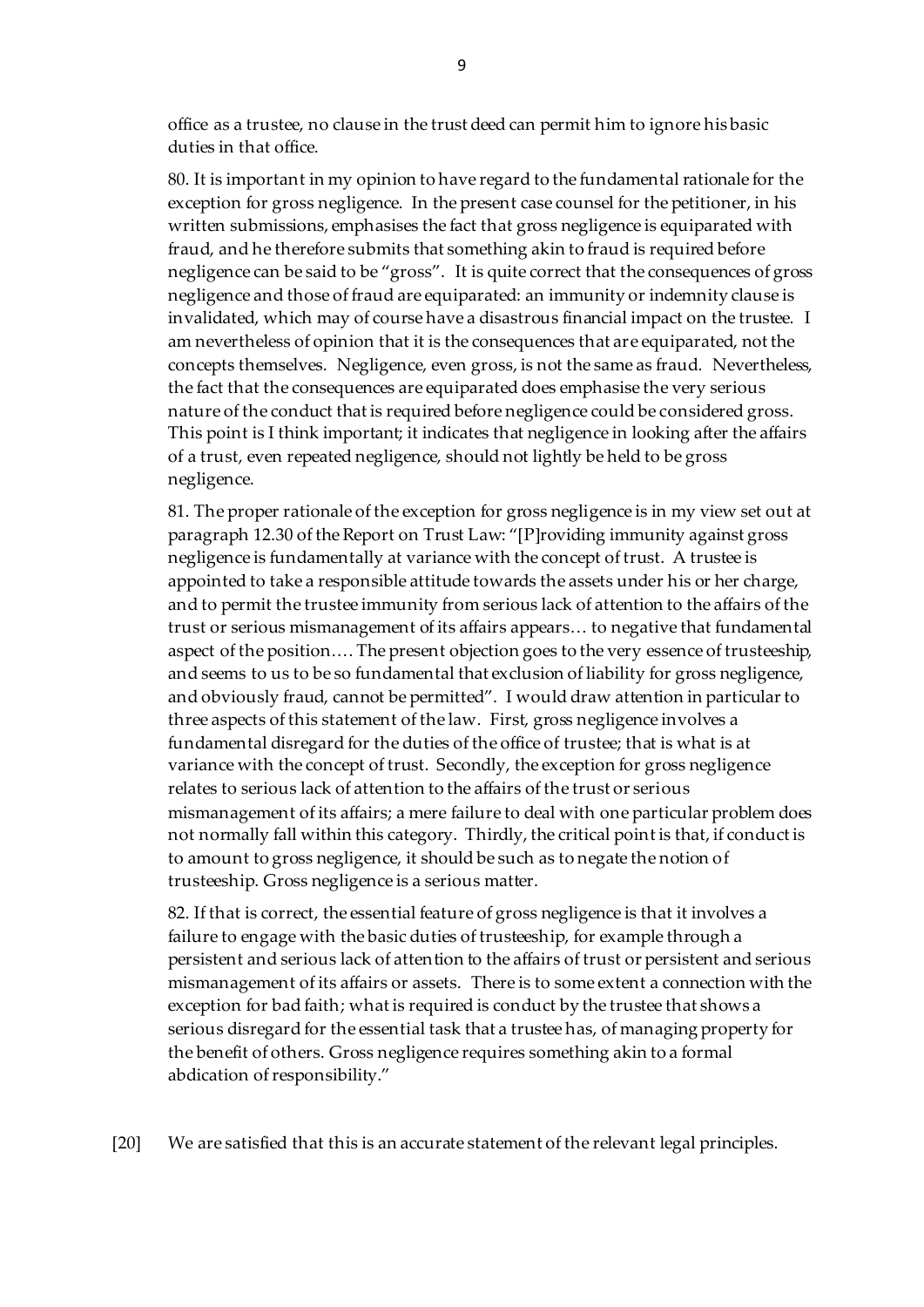# **The facts**

[21] On the basis of the materials we have seen and the reporter's findings we summarise the facts as follows.

[22] When the Scheme was set up in 1975 multi-employer schemes were regarded as the best way to provide pensions in industries where employees regularly moved between employers. They were seen as the best way of securing economies of scale, and of addressing the problem that those who changed jobs frequently were adversely affected by the way in which single employer schemes were set up.

[23] Four important features of the Scheme differ from typical occupational pension schemes. First, the plumbing industry is characterised by a very large number of very small businesses almost all of which have few employees. Second, an exceptionally large number of employees are involved in the Scheme (34,000 at present). Third, the identity of the employers in the Scheme has inevitably changed over the years as some businesses have ceased trading and terminated employment contracts and other businesses have begun to trade and engaged employees. Fourth, formal documentation was regularly found to be seriously deficient, *eg* where a business carried on by a sole trader was passed from father to son, with minimal formality, or a business ceased to trade and disposed of all of its assets by paying its debts and making surplus assets over to the owner. A result of these features is that the employers in the Scheme were a very large and fluctuating body. The same was true of the members of the Scheme (present and former employees).

[24] The Scheme is under the control of an independent trustee, the petitioner, and is administered by PPA. For practical purposes PPA functions as an agent of the petitioner, but the Scheme is more akin to a mutual scheme than to schemes administered by an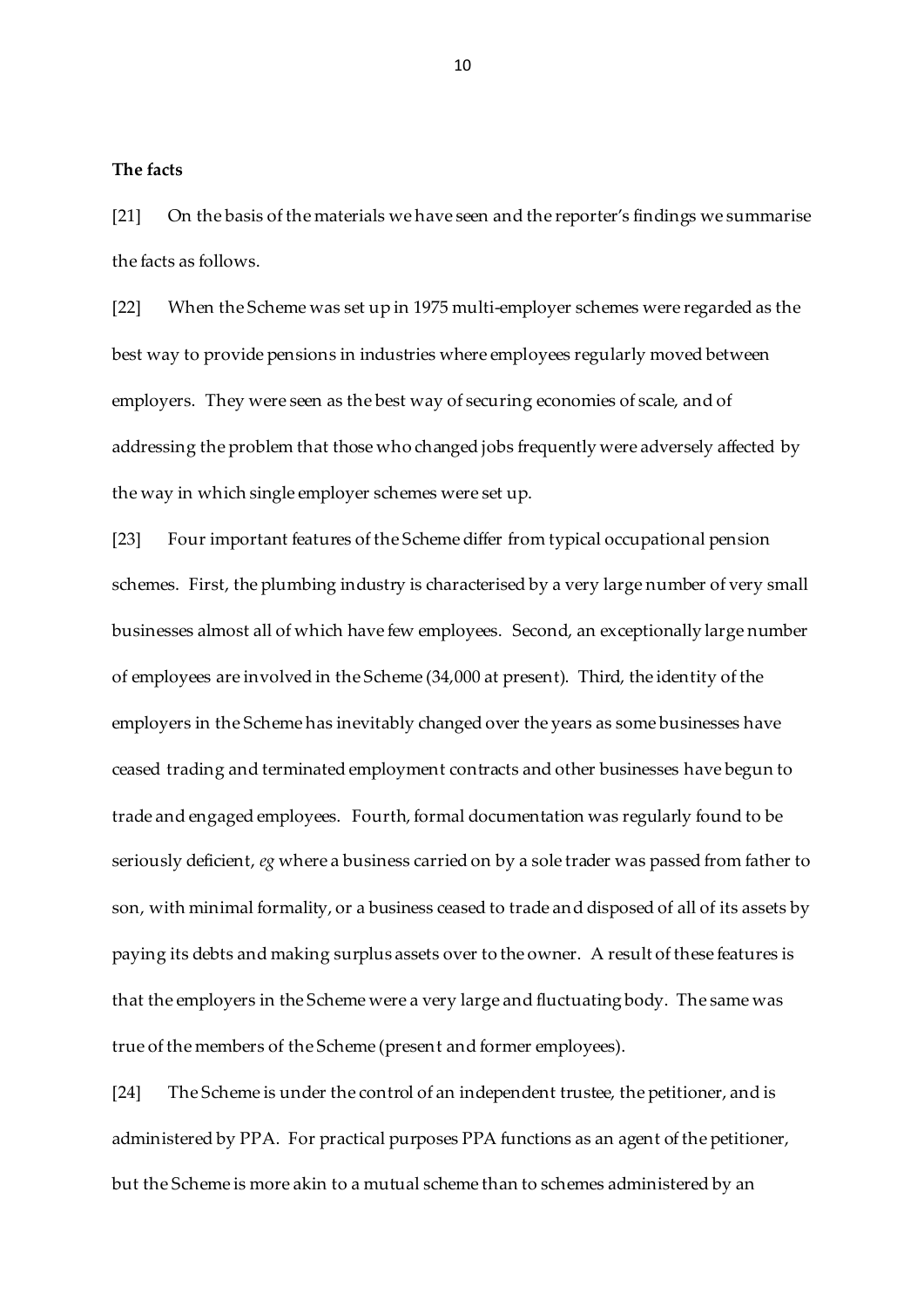independent life and pensions company because the petitioner has no assets of its own. All of the assets under its control are held by it in trust for the purposes of the Scheme.

[25] If a claim is made against the petitioner itself (as opposed to a claim against the trust estate), unless the claim is covered by the petitioner's insurance the only assets available to satisfy it or meet the expenses of resisting it are those held in trust by the petitioner for the purposes of the Scheme; and those assets are only available if the petitioner is entitled to have recourse to the indemnity in rule 22.2.

[26] The petitioner's insurance is provided on a "claims made" basis, as distinct from a "claims arising" basis. That was the position with the policies in force when the two claims which have been made to date were intimated, and it is the position with the current policy. Those previous policies were, and the current policy is, subject to a specific exclusion for loss arising from or attributable to or in any way connected with section 75 employer debts. The current policy also has an excess of £250,000.

[27] The Scheme was under the governance of its directors, who met quarterly. SNIPEF and the Association each nominated two directors, and the Union nominated three directors. Those nominated directors were not remunerated, but payments were made in respect of their services to the bodies which they represented. There have also been one, and latterly two, independent executive non-voting directors who have received director's fees. The Scheme Actuary dealt with actuarial matters. Apart from the chairman, Mr Pickering (who was appointed by the Electrical and Plumbing Trade Union to the board of the petitioner in 1981 and was chairman of the petitioner between 2001 and 2020), the directors had no specialist knowledge of pension and investment matters. They were trade union, or retired trade union, officials or active or retired members from the plumbing industry. The directors relied heavily on input from professional advisers: Mercer, and subsequently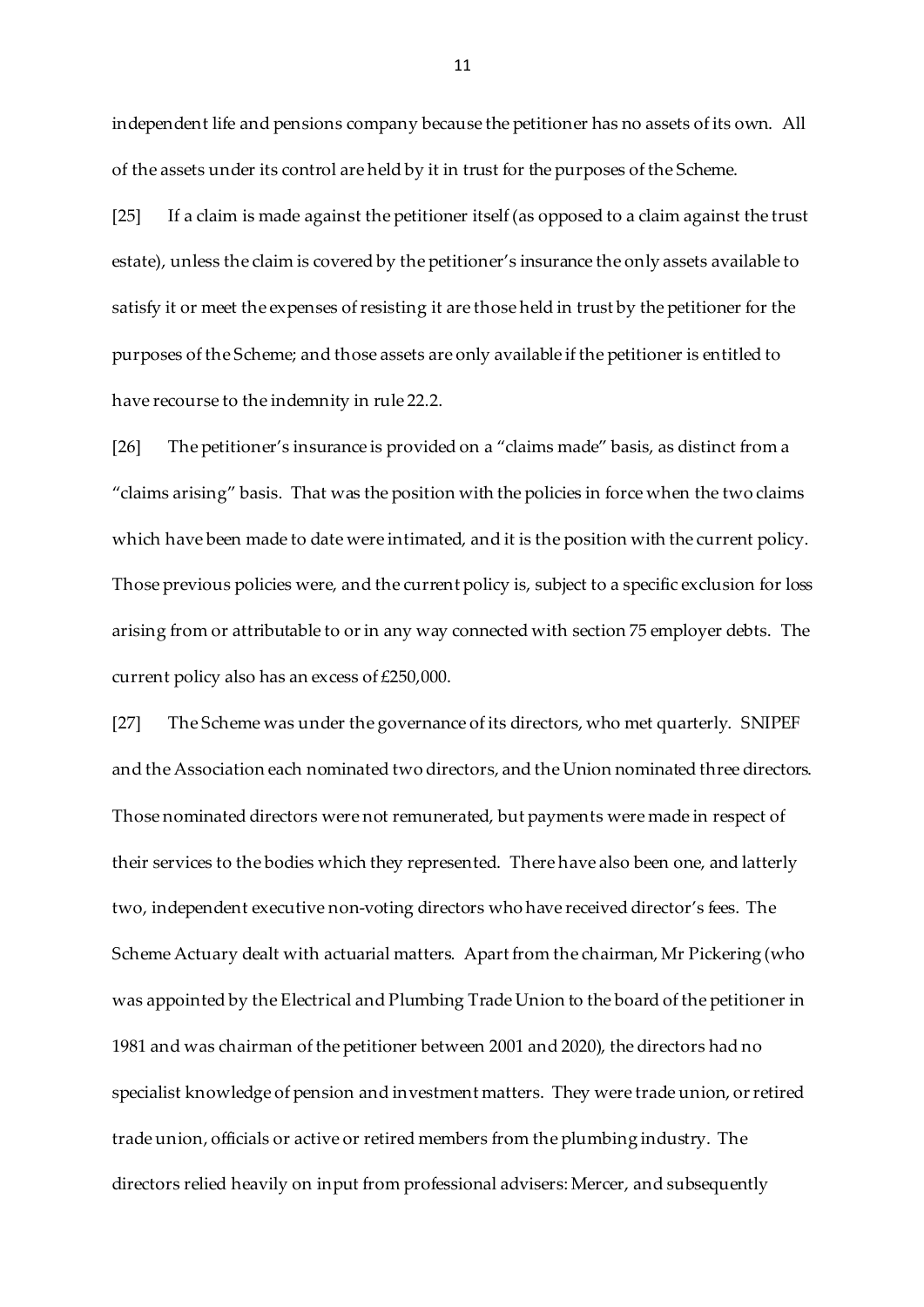Watson Wyatt, Towers Watson and Willis Towers Watson as actuarial advisers, and Linklaters as the main legal advisers. Pinsent Masons became additional legal advisers in 2015. In addition, the directors placed considerable reliance upon the Scheme's pensions manager, Mr Robert Burgon, who was also the petitioner's company secretary.

[28] While the Scheme and the petitioner have continued as legal entities since 1975, the individuals responsible for running them have changed. With the exception of Mr Pickering, those now in charge had no connection with the Scheme until about 2005, when Ms Yates became involved to a limited extent as an employee of the Scheme's actuaries. In 2013 she became the Scheme Actuary. In 2015 she resigned as Scheme Actuary and joined the Scheme in-house as its Deputy Pensions Manager. On 1 December 2016 Mr Burgon retired and Ms Yates succeeded him. She became chief executive and company secretary of the petitioner and of PPA. The other trustee directors were appointed at various dates between 2006 and 2021, and the present trustee chairman, Mr Bridger, assumed that office in September 2020 having been an independent director since 2017.

[29] The petitioner recognises that the Scheme's governance structure is out of date and needs overhauled. Since 2017 some modest modernisation has taken place. There are now two independent non-voting directors appointed by the board, one of whom is Mr Bridger. More radical change is being actively considered. A new structure may involve the use of a greater number of independent executive directors with directly relevant professional experience, with board meetings taking place more frequently. The reporter describes the proposed new structure in more detail in para 71 of the report.

[30] From 1997 to 2005 section 75 debts were calculated on the MFR basis. As the Scheme was always funded well above MFR requirements no section 75 calculations were needed.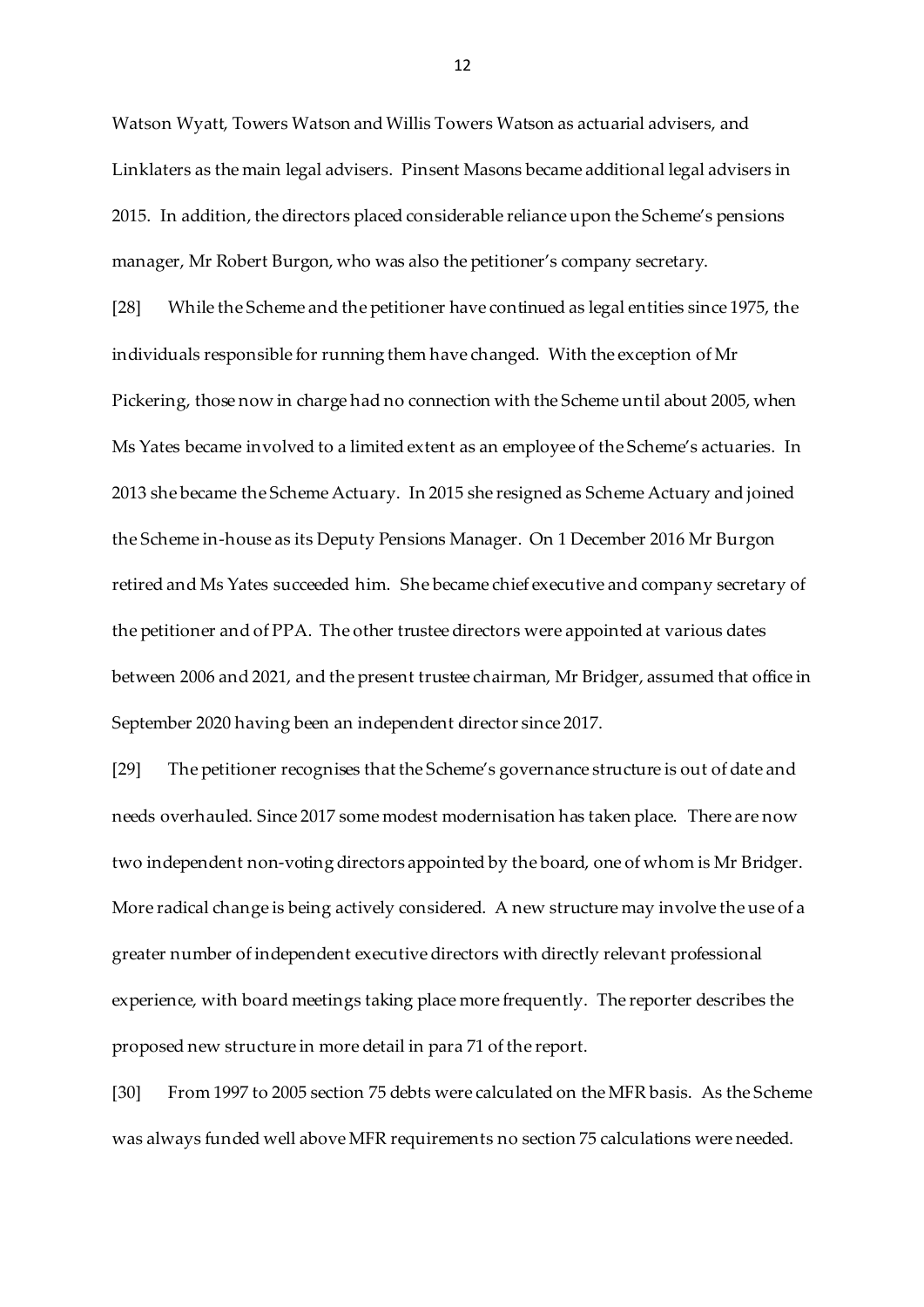In any case, the information which would have been required to carry out section 75 calculations was not thought to be available in the Scheme's records.

[31] When the change to a buy-out basis occurred in 2005, the Scheme could no longer be viewed as being funded well above the valuation requirements, and it could no longer be said that section 75 calculations were unnecessary because the fund was in surplus. The Scheme Actuary advised Mr Burgon that the legislative changes could have major implications for the Scheme. He recommended that the Scheme should take legal advice. The petitioner obtained advice from Linklaters in August 2005. The petitioner's actuarial advisers expressed concern that its data records would not enable it to allocate section 75 debts accurately to particular employers.

[32] Orphan liabilities are ones that cannot be attributed to a current participating employer in a scheme. They are particularly significant in the Scheme because over its 45 year history employers regularly joined and left. A large proportion of its orphan liabilities arose because employers were able to join and leave the Scheme in the first 30 years of its existence before employer debt legislation existed or before compliance became an issue for the Scheme. However, as the employer debt legislation was retrospective in its effect, employers who left the Scheme after September 2005 were required to contribute towards the pension liabilities for all the employers who left the Scheme in the 30 years before that month, when either the present pensions legislation did not exist, or debts were calculated by reference to the MFR. As soon as section 75 debts had to be calculated on a buy-out basis the impact of orphan liabilities more than doubled the section 75 debts that such employers had to pay.

[33] When the legislative changes took effect in 2005 the petitioner recognised the serious difficulties which the changes entailed. Its initial response was to propose that the law be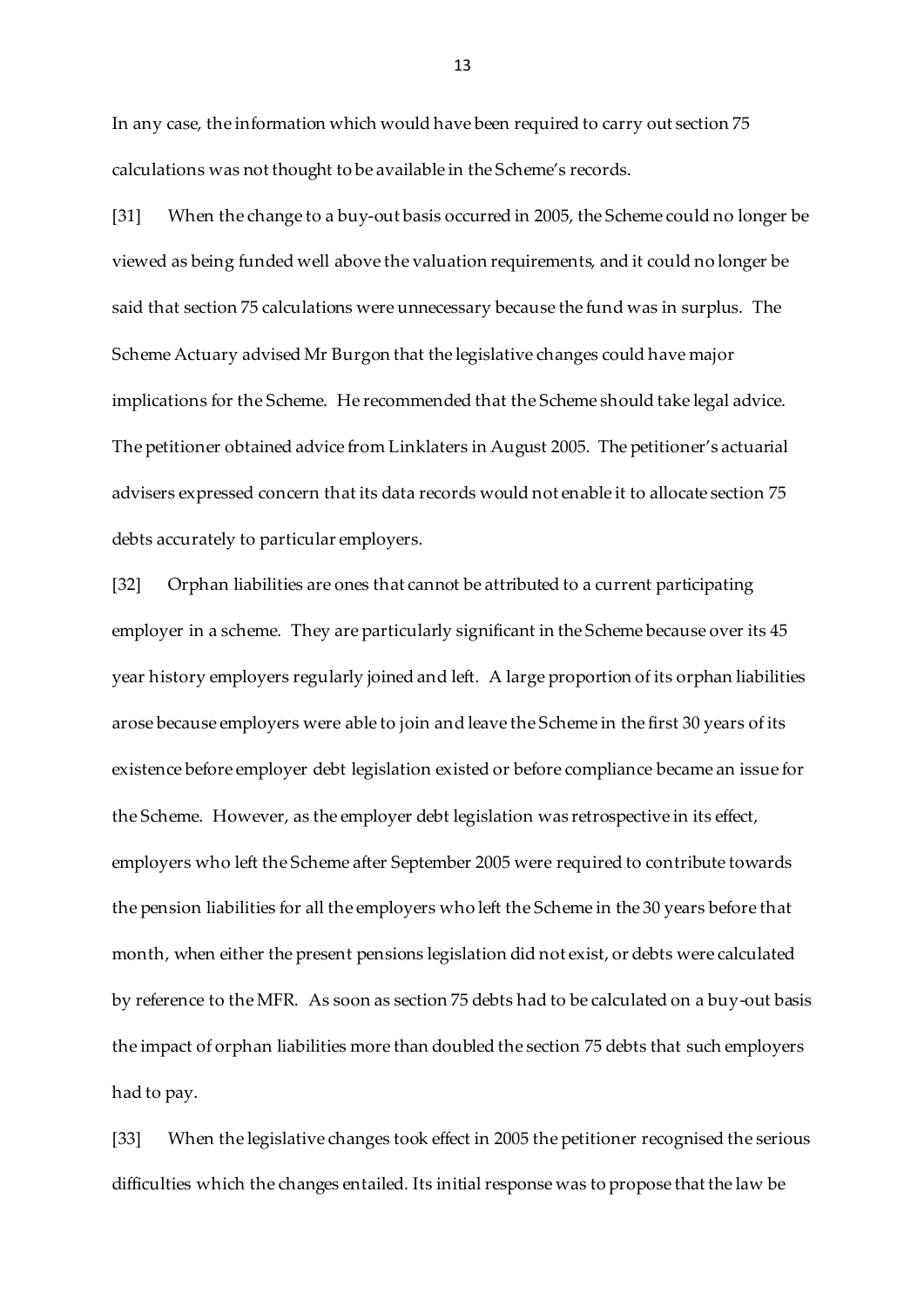reformed so that it would not apply to the Scheme. That proposal was unsuccessful. Thereafter, between 4 June 2007 and 4 April 2009 the petitioner applied a Scheme Apportionment Rule (rule 28.1 of the Rules current during that period) which permitted a departing employer's share of the Scheme's excess of liabilities over assets to be apportioned as to £1 to that employer with the remainder of the share being apportioned to those employers who continued in the Scheme. However, with effect from 5 April 2009 the law changed so that the written consent of the continuing employers to such an apportionment became necessary. In consequence that workaround was no longer a practicable solution. [34] Until 2014 the petitioner's understanding, and the advice it received, was that the data required to calculate the section 75 debts - and in particular the dates of employers

joining and leaving the Scheme - did not exist, or at least that it could not be accessed. It transpired that this was incorrect.

[35] By 2013 the Pensions Regulator had sought an explanation from the petitioner about what it was doing in relation to section 75 debts. Following inquiries, Ms Yates discovered in early 2014 that, contrary to the petitioner's previous understanding, the administration system did record the dates when most employers joined and left the Scheme. During the remainder of 2014 and during 2015 further investigations were carried out.

[36] In April 2016 the petitioner wrote to all the employers who had used the Scheme since September 2005 to tell them about section 75 debts. Proposals were made as to calculation, and feedback was requested. During 2016 the Scheme ran employer forums. Since then considerable time has been spent improving the employer database, and there has been regular communication with employers.

[37] The ability to extract section 75 data depended upon the evolution of the Scheme's administration system. The data required to calculate section 75 debts is "employer-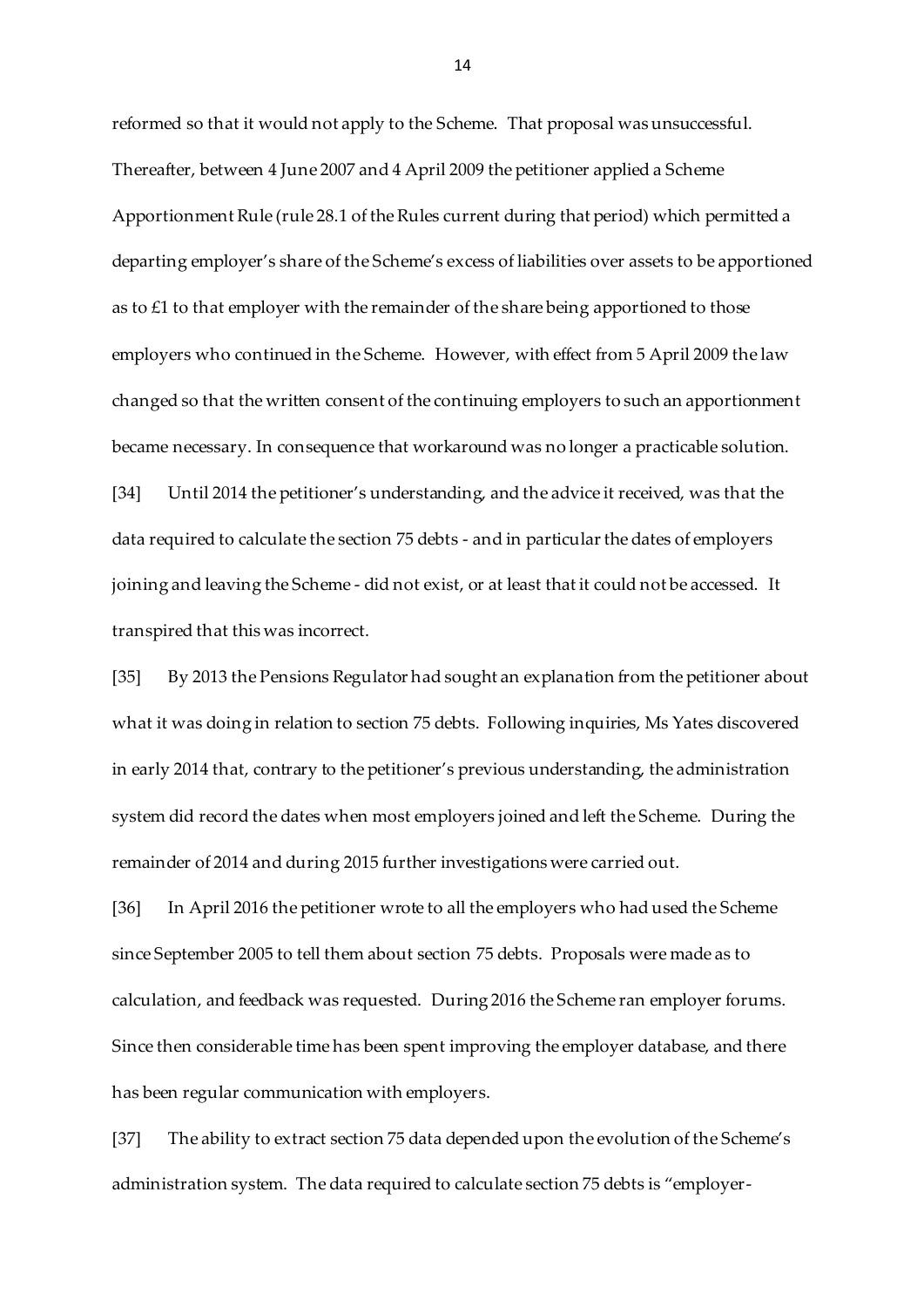centric", whereas the Scheme's records were kept in an "employee-centric" manner. Considerable work was required to transpose the Scheme's data, and various difficulties were encountered. The system had to be rebuilt almost from scratch. For example, certain data was only held on microfiche. Getting that information scanned into PDF format took more than 3 months. An employee was recruited to work on transposing microfiche records from scanned PDFs to a spreadsheet to record historic employer data and to link spouses' records to member records. This took nearly a year. Dependents' pensions had not previously been linked to members, but this was required in order to allow liabilities for dependents to be attributed to a Scheme employer. Problems also arose with employer reference numbers. So, while much of the data necessary to calculate section 75 debts was in the administration system or recorded on old microfiche or paper records, it required a significant amount of manipulation to get it into a format that the Scheme Actuary could use to calculate section 75 debts. In short, the data was there all along but it took time for the petitioner to learn (i) that it existed at all; (ii) that it could be extracted from the system; and (iii) that a major rejig of the system was going to be needed in order to do that.

[38] The Scheme began to issue section 75 debt notices to employers in early 2019. Thirtysix section 75 debts totalling £25.4 million were certified to 1 June 2021. In addition there were 22 cases where a debt has been calculated but not certified; those debts total £32.6 million. In practice the amount collected has been very small because many employers have been permitted to defer the time that they need to pay, or have transferred the section 75 debt to a different Scheme employer (where such employer has assented). As at 1 June 2021, only 12 employers had paid their section 75 debt and four had requested a payment plan. The total debt collection to date is £4.5 million.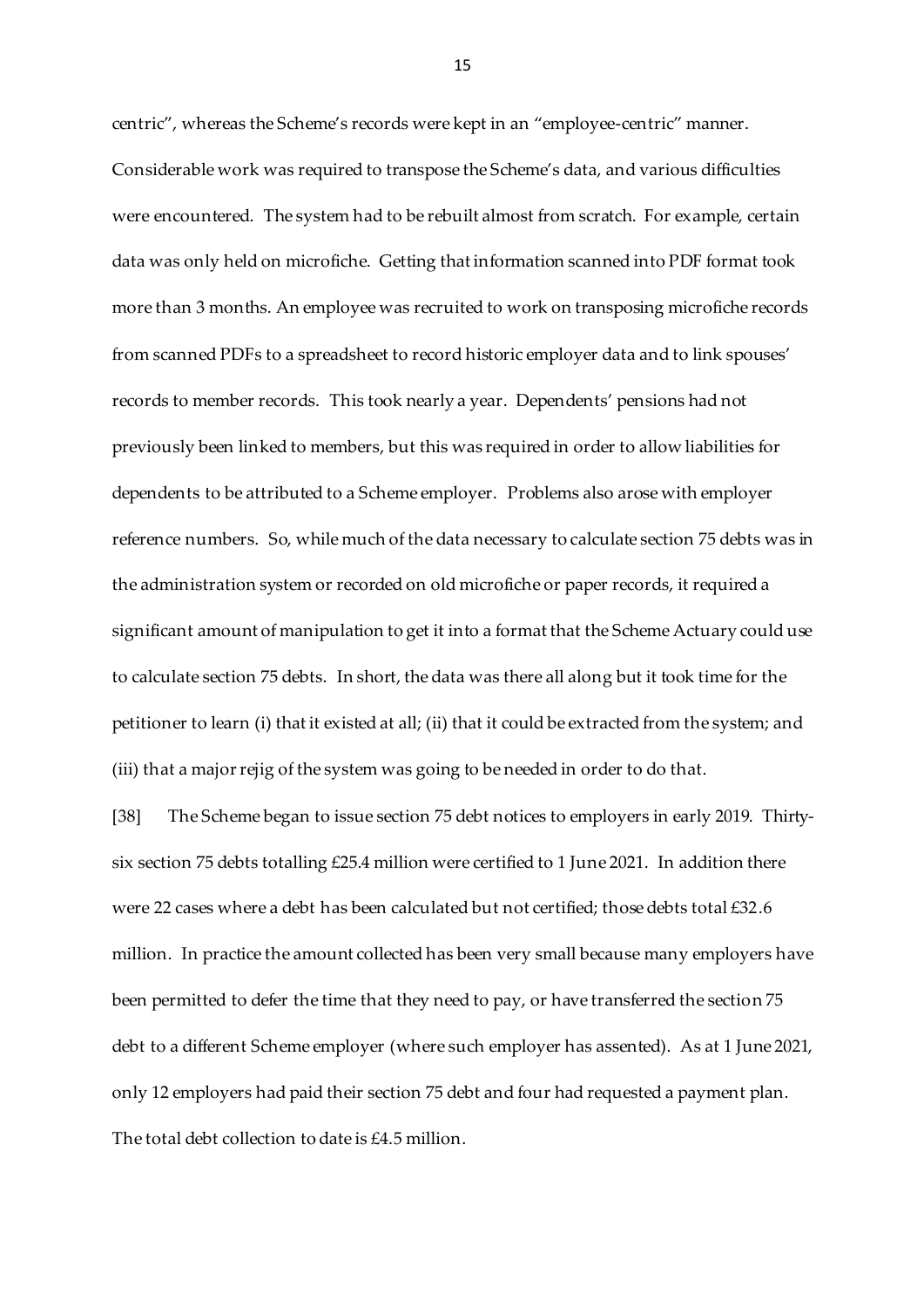#### **The reporter's conclusions**

[39] The reporter opines that there is no arguable basis for stating that the trustee, or its officers, have ever acted in bad faith (paragraphs 76, 78); and that there is no suggestion of fraud or dishonesty (para 78).

[40] Before us the petitioner accepted that its governance of the Scheme was, and is, defective. It had been an error to refrain from taking steps to call up the debts in the hope that Parliament would amend the legislation. It should have challenged the advice that it was impossible or impracticable to retrieve the necessary data from the scheme's records. It should have exercised more supervision over its pensions' manager, Mr Burgon, and the day-to-day actings of PPA. However, those errors required to be viewed through the prism of the petitioner receiving expert professional advice and against the inherently flawed governance structure of the Scheme. The practice of constituent bodies appointing nonspecialist directors, thereby creating a board which was heavily dependent on expert advice, rendered the petitioner ill-placed to challenge such advice. The failings did not constitute gross negligence. It followed that the petitioner was entitled to rely upon the indemnity. [41] In the reporter's view the petitioner's failings did not come near to being gross negligence. They did not amount to an abdication of its fundamental responsibilities as a trustee. The petitioner's shortcomings ought to be viewed in context. The Scheme is a complex one, there were large numbers of employers and employees, and employment was often transient. Section 75 debts were an innovation introduced in 1995, and substantially amended in 2005. The legislation undoubtedly increased the difficulties facing the Scheme. The basis for calculating section 75 debts also changed, from MFR to buy-out, leading to the need for a much more active approach to the collection of section 75 debts. The data relevant to the calculations extended over long periods, and it was necessary to go back to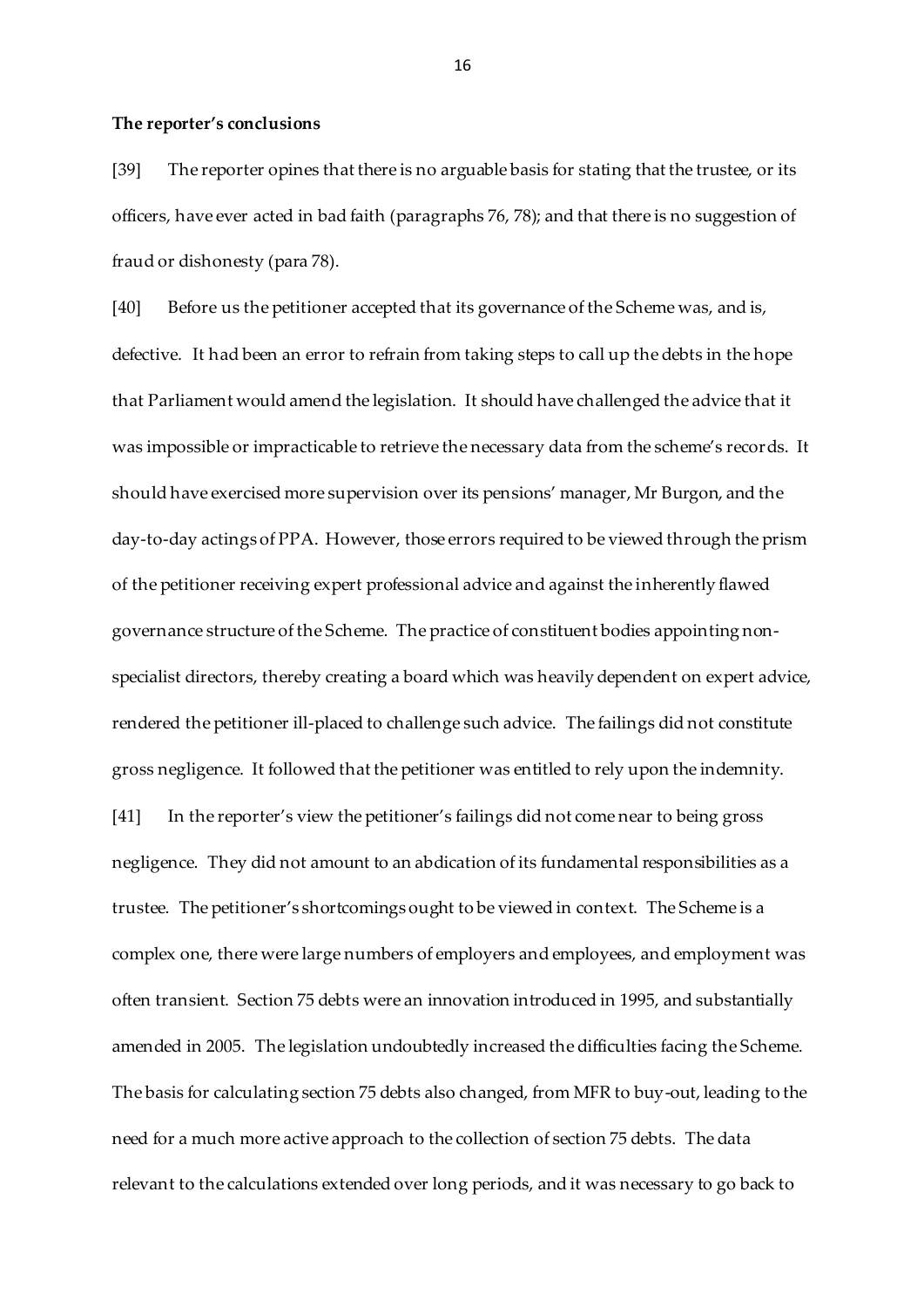old records which were stored in older, different formats. The petitioner received advice that it was not possible to calculate the section 75 debts on the basis of the data which was available. It was not until substantially later, after 2015, that it became apparent that such calculation was possible. The delays happened at a time when the individuals responsible for the running of the Scheme were in large measure different from those who are now in charge. Professional advice had been taken, and incorrect advice was responsible for a substantial part of the delays. The board of the petitioner were essentially non-specialist. They were not well placed to challenge the internal and external advice which they were given. The Pensions Regulator did not take steps to remove the petitioner as trustee during the delay period, or to interfere significantly with its management of the Scheme's affairs. Those now involved with the Scheme have done their best to ensure that it has been properly administered in a manner consistent with the relevant legislation; and in doing so they have displayed proper standards of care and diligence in administering the Scheme's affairs. The section 75 debt issue was just one relatively small part of the Scheme's administration during the relevant period. There was no significant criticism of the remainder of the petitioner's administration of the Scheme, which generally continued to function as normal. The great majority of the trustee's duties in relation to the Scheme were fulfilled; it was merely one very difficult aspect which provided grounds for criticism. [42] In the reporter's view the petitioner's conduct as trustee of the Scheme cannot be said to amount to either wilful wrongdoing or gross negligence (para 89); and the court might properly grant the declarators sought in the prayer of the petition (para 92). His ultimate conclusion is set out in para 111 of the report:

"111. … I can confirm that the material produced to the court to date accurately and completely reflects the true position. It is sufficient to enable me to confirm the accuracy of the averments made in the petition. On that basis I am of opinion that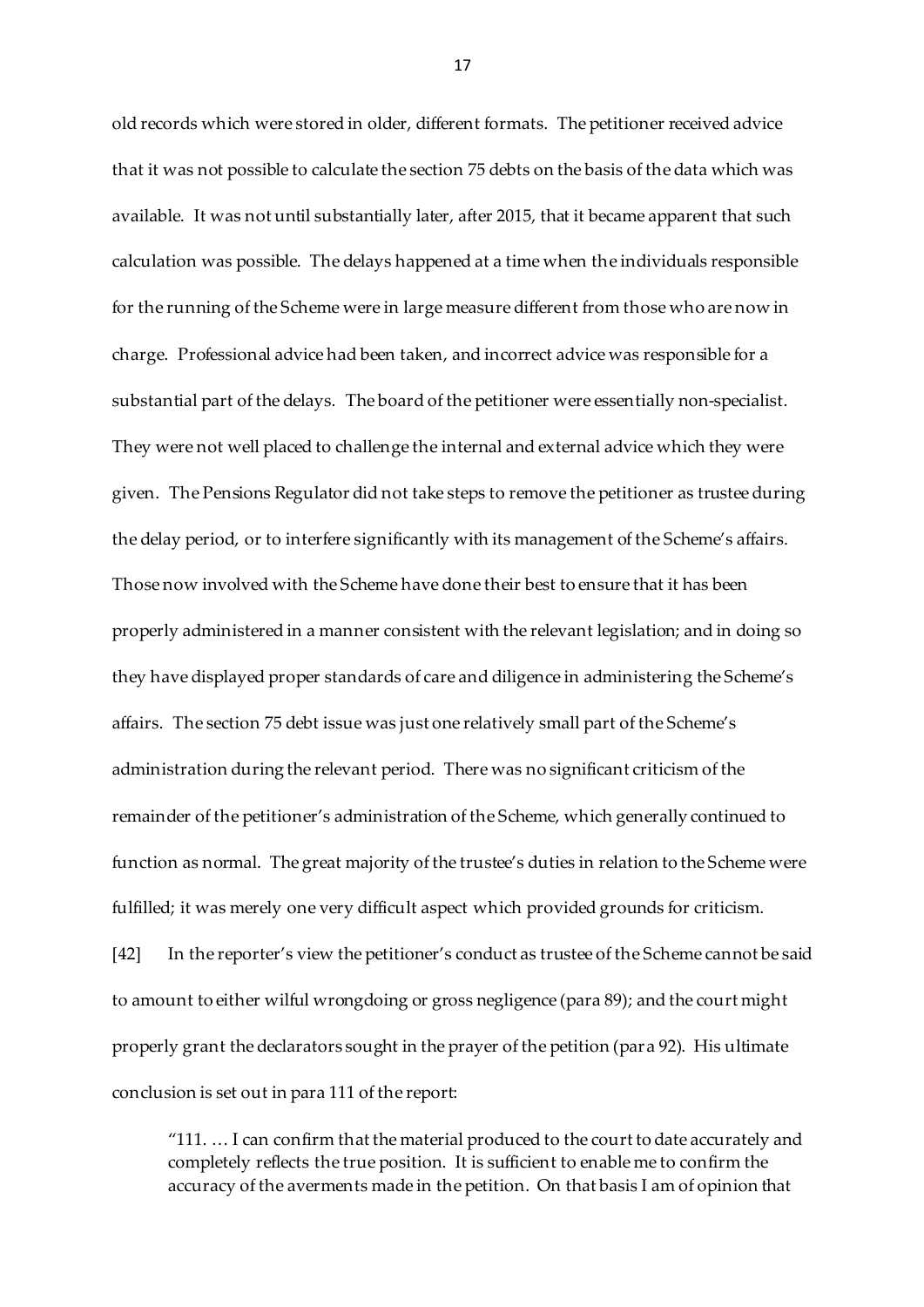neither gross negligence nor wilful wrongdoing is established. If that is so the indemnity in rule 22.2 is available to the petitioner, both at present and following any resignation as Trustee, and if it wishes to do so I am of opinion that the Court might properly grant the prayer of the petition."

[43] For completeness we also record that the reporter discusses conflict of interest (paras 93-104) and possible resignation of the petitioner (paras 105-110). He deals at paras 101-102 and 109 with the concern which the court raised that the interests of the petitioner in having the indemnity and the interests of the Scheme in protecting its assets might arguably be said to be in conflict. In his view there is no such conflict. The preservation of the Scheme's assets is likely in appropriate cases to require participation in litigation, which has to be paid for. Unless the Scheme's assets can be used the interests of the Scheme cannot be vindicated or defended. The petitioner *qua* trustee is acting on behalf of the Scheme and is promoting its interests. The reporter points out that the disadvantages which resignation of the petitioner as trustee would involve outweigh the limited advantages of such a course. The operation of the indemnity in rule 22.2 would still be an issue in relation to claims made against the petitioner. If it applied to the claim the expenses of any litigation and damages would still have to be paid out of Scheme funds. The petitioner could not responsibly resign as trustee until a successor trustee was ready to assume office. Appointing a new trustee would be likely to be a complex process which would take a considerable time.

# **Decision and reasons**

[44] The petitioner now moves for the report to be approved and for the court to pronounce an order in terms of paragraph 3 (under exception of sub-paragraph 3(2)(g), which is not insisted upon) and paragraph 5 of the prayer of the petition.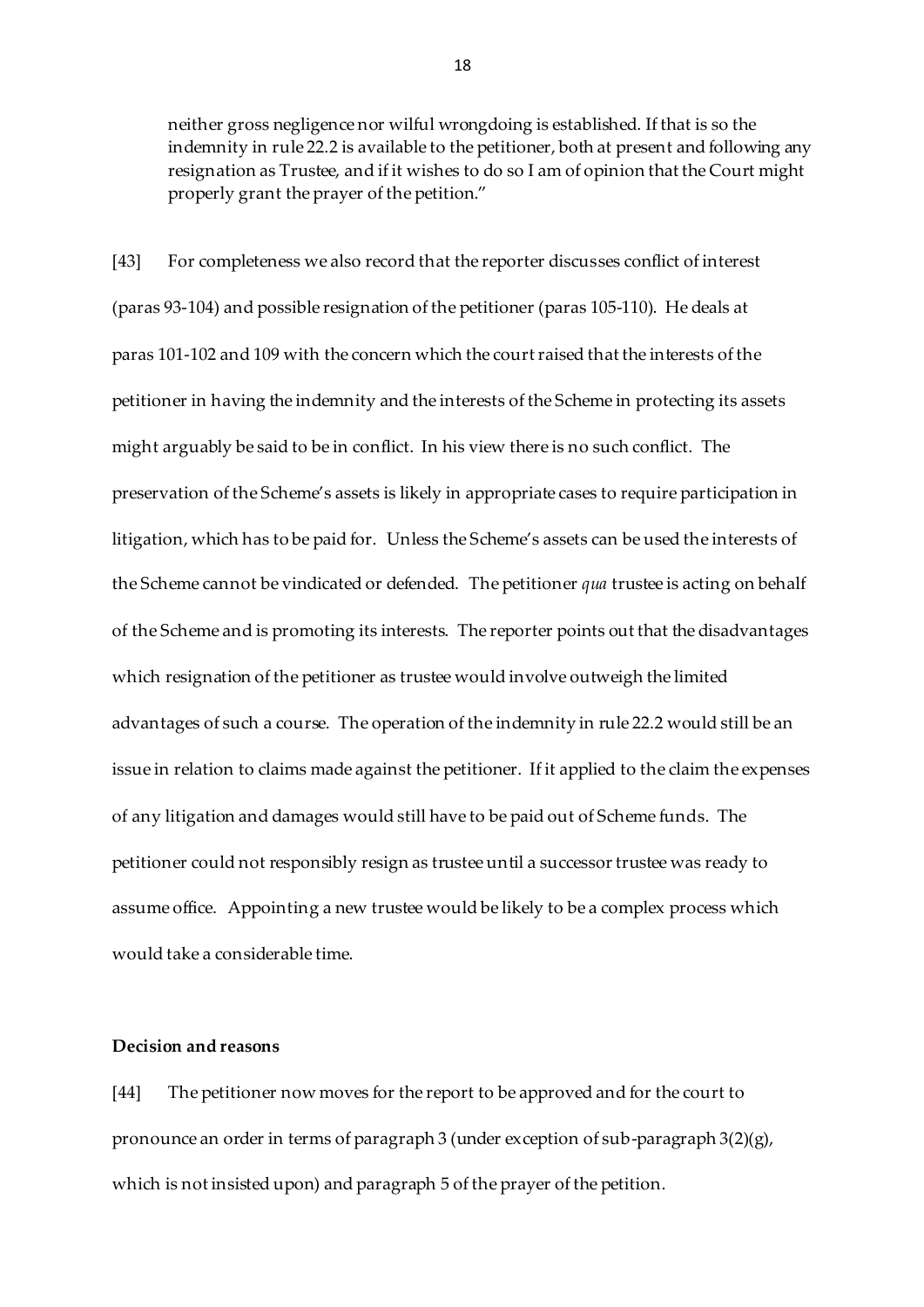[45] The principal reason why the court refused *in hoc statu* to grant the directions sought is that, without the benefit of a contradictor or some independent input, it had reservations as to whether it could be entirely confident that the information provided to it was a full and objective picture. At that time the court indicated (para [13] of the Note of 9 September 2021) that if it had been satisfied that the material produced painted the full picture it may have been inclined to determine that the petitioner's conduct did not constitute either wilful wrongdoing or gross negligence and to grant the prayer.

[46] The report provides an independent check on the material which has been produced. It enables the court to be satisfied that it may proceed on the basis of that material and the reporter's findings.

[47] We concur with the reporter that there is no arguable basis for stating that the petitioner, or its officers, have ever acted in bad faith; and that there is no suggestion of fraud or dishonesty.

[48] We also agree with the reporter that although there have been failings in the past on the part of the petitioner in relation to section 75 debts, those failings do not come close to constituting gross negligence. That high threshold was not crossed. There was not a fundamental disregard for the duties of the office of trustee. Looked at fairly and in context, the failings did not involve the sort of serious lack of attention to the affairs of the Trust by the trustee or the sort of serious mismanagement of its affairs which would justify a finding of gross negligence. They were not such as to negate the notion of trusteeship. In arriving at that determination we proceed on the basis that the petitioner's failings continued until at least early 2014. We clarify that because the reporter states at para 12 of the report "that to the extent that there were defects in the administration of the Scheme, they occurred before 2005." It seems likely that the reference to 2005 is a slip and that the date referred to ought